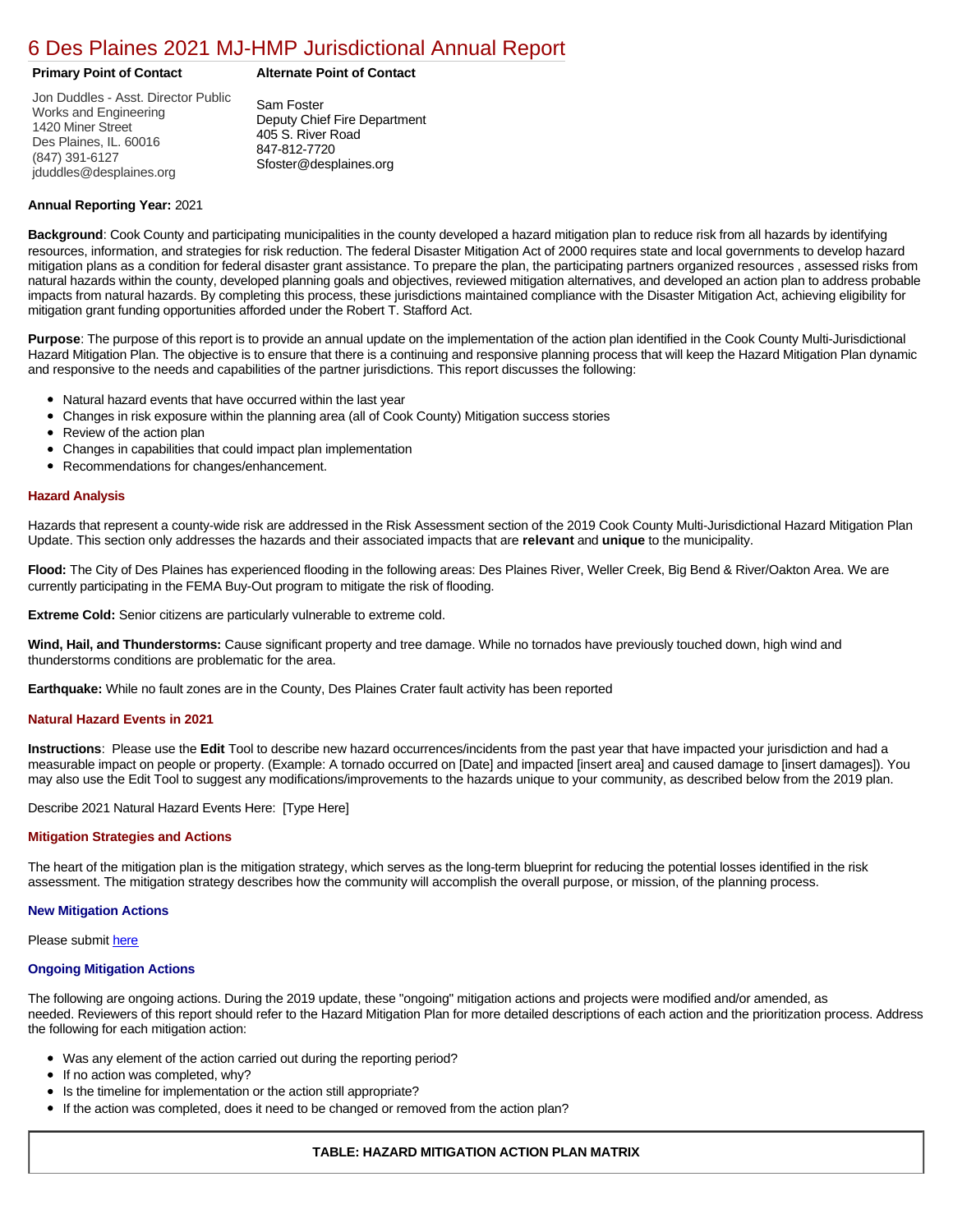| <b>Completion status legend:</b><br>$O =$ Action Ongoing toward Completion<br>$N = New$<br>$R =$ Want Removed from Annex<br>$C = Project Completed$<br>$X = No$ Action Taken                                                                                                                                                                                                                                              |                                         |             |                                                                           |                                                                                      |                                                                                                                                  |                                                                                                                                                                                                                                                                                                     |                              |                                                            |
|---------------------------------------------------------------------------------------------------------------------------------------------------------------------------------------------------------------------------------------------------------------------------------------------------------------------------------------------------------------------------------------------------------------------------|-----------------------------------------|-------------|---------------------------------------------------------------------------|--------------------------------------------------------------------------------------|----------------------------------------------------------------------------------------------------------------------------------|-----------------------------------------------------------------------------------------------------------------------------------------------------------------------------------------------------------------------------------------------------------------------------------------------------|------------------------------|------------------------------------------------------------|
| 2021 Status                                                                                                                                                                                                                                                                                                                                                                                                               | 2020 Status                             | 2019 Status | <b>Hazards</b><br><b>Mitigated</b>                                        | <b>Objectives</b><br>Met                                                             | <b>Lead Agencies</b>                                                                                                             | <b>Estimated Cost</b>                                                                                                                                                                                                                                                                               | Sources of<br><b>Funding</b> | <b>Timeline/Projected</b><br><b>Completion Date</b><br>(a) |
|                                                                                                                                                                                                                                                                                                                                                                                                                           |                                         |             |                                                                           | Action D3.1-Monitor implementation of City of Des Plaines Hazard Mitigation Actions. |                                                                                                                                  |                                                                                                                                                                                                                                                                                                     |                              |                                                            |
| <b>Status Description:</b>                                                                                                                                                                                                                                                                                                                                                                                                |                                         |             |                                                                           |                                                                                      |                                                                                                                                  |                                                                                                                                                                                                                                                                                                     |                              |                                                            |
| O                                                                                                                                                                                                                                                                                                                                                                                                                         | O                                       | Ongoing     | All                                                                       | 3, 4, 6                                                                              | City of Des<br><b>Plaines</b><br>Mitigation<br>Planning<br>Committee                                                             | Low                                                                                                                                                                                                                                                                                                 | <b>General Fund</b>          | Ongoing                                                    |
|                                                                                                                                                                                                                                                                                                                                                                                                                           | Action D3.2-Maintain CRS Class 6 status |             |                                                                           |                                                                                      |                                                                                                                                  |                                                                                                                                                                                                                                                                                                     |                              |                                                            |
| <b>Status Description:</b>                                                                                                                                                                                                                                                                                                                                                                                                |                                         |             |                                                                           |                                                                                      |                                                                                                                                  |                                                                                                                                                                                                                                                                                                     |                              |                                                            |
| O                                                                                                                                                                                                                                                                                                                                                                                                                         | O                                       | Ongoing     | Flooding,<br>Severe<br>Weather                                            | 3, 4, 5, 6, 7, 9,<br>10, 11, 13                                                      | City of Des<br>Plaines Public<br>Works and<br>Engineering<br>Departments                                                         | Low                                                                                                                                                                                                                                                                                                 | <b>General Fund</b>          | Ongoing                                                    |
|                                                                                                                                                                                                                                                                                                                                                                                                                           |                                         |             |                                                                           |                                                                                      |                                                                                                                                  | Action D3.3—Incorporate mitigation actions into the City's comprehensive plan as well as the zoning, subdivision, floodplain, and stormwater management                                                                                                                                             |                              |                                                            |
| ordinances.<br><b>Status Description:</b>                                                                                                                                                                                                                                                                                                                                                                                 |                                         |             |                                                                           |                                                                                      |                                                                                                                                  |                                                                                                                                                                                                                                                                                                     |                              |                                                            |
|                                                                                                                                                                                                                                                                                                                                                                                                                           |                                         |             |                                                                           |                                                                                      |                                                                                                                                  |                                                                                                                                                                                                                                                                                                     |                              |                                                            |
| O                                                                                                                                                                                                                                                                                                                                                                                                                         | O                                       | Ongoing     | Flooding,<br>Severe<br>Weather                                            | 3, 4, 6                                                                              | City of Des<br><b>Plaines</b><br>Community and<br>Economic<br>Development,<br>Public Works,<br>and<br>Engineering<br>Departments | Low                                                                                                                                                                                                                                                                                                 | <b>General Fund</b>          | Short- and long-term                                       |
|                                                                                                                                                                                                                                                                                                                                                                                                                           |                                         |             | public assistance and information on floodplain requirements and impacts. |                                                                                      |                                                                                                                                  | Action D3.4-Maintain full compliance with NFIP and state regulatory requirements. Implement programs that meet or exceed the minimum NFIP<br>requirements. Such programs include enforcing an adopted flood damage prevention ordinance, participating in floodplain mapping updates, and providing |                              |                                                            |
| <b>Status Description:</b>                                                                                                                                                                                                                                                                                                                                                                                                |                                         |             |                                                                           |                                                                                      |                                                                                                                                  |                                                                                                                                                                                                                                                                                                     |                              |                                                            |
| 0 l                                                                                                                                                                                                                                                                                                                                                                                                                       | O                                       | Ongoing     | Flooding.<br>Severe<br>Weather                                            | 4, 6, 9                                                                              | City of Des<br>Plaines<br>Community and<br>Economic<br>Development<br>Department                                                 | Low                                                                                                                                                                                                                                                                                                 | <b>General Fund</b>          | Short-term and<br>ongoing                                  |
|                                                                                                                                                                                                                                                                                                                                                                                                                           |                                         |             |                                                                           |                                                                                      |                                                                                                                                  | Action D3.5—Actively participate in regional stormwater, flooding and watershed activities, including the MWRD's stormwater management planning, the                                                                                                                                                |                              |                                                            |
|                                                                                                                                                                                                                                                                                                                                                                                                                           |                                         |             |                                                                           |                                                                                      |                                                                                                                                  | Northwest Municipal Conference's Stormwater Management Committee, and the Upper Des Plaines River Ecosystem Partnership.                                                                                                                                                                            |                              |                                                            |
| <b>Status Description:</b>                                                                                                                                                                                                                                                                                                                                                                                                |                                         |             |                                                                           |                                                                                      |                                                                                                                                  |                                                                                                                                                                                                                                                                                                     |                              |                                                            |
| O                                                                                                                                                                                                                                                                                                                                                                                                                         | O                                       | Ongoing     | Flooding,<br>Severe<br>Weather                                            | 1, 3, 4, 8                                                                           | City of Des<br><b>Plaines Public</b><br>Works and<br>Engineering<br>Departments                                                  | Low                                                                                                                                                                                                                                                                                                 | <b>General Fund</b>          | Short-term and<br>ongoing                                  |
| Action D3.6—Continue urban forestry programs to maintain trees that threaten utility lines or buildings and cost sharing with residents to replace removed<br>trees                                                                                                                                                                                                                                                       |                                         |             |                                                                           |                                                                                      |                                                                                                                                  |                                                                                                                                                                                                                                                                                                     |                              |                                                            |
| <b>Status Description:</b>                                                                                                                                                                                                                                                                                                                                                                                                |                                         |             |                                                                           |                                                                                      |                                                                                                                                  |                                                                                                                                                                                                                                                                                                     |                              |                                                            |
| O                                                                                                                                                                                                                                                                                                                                                                                                                         | O                                       | Ongoing     | Flooding,<br>Severe<br>Weather                                            | 2, 11, 13                                                                            | City of Des<br><b>Plaines Public</b><br>Works and<br>Engineering<br>Departments                                                  | Low                                                                                                                                                                                                                                                                                                 | General Fund                 | Short-term and<br>ongoing                                  |
| Action D3.7—Continue and expand rebate program for low cost retrofitting projects that protect properties from natural hazards; current program funds<br>surface flooding, drainage, and sewer backup protection measures. Explore expanding program to include other protective measures such as tornado safe<br>rooms, lightning rods, and earthquake protection like strapping water heaters and cabinets to the wall. |                                         |             |                                                                           |                                                                                      |                                                                                                                                  |                                                                                                                                                                                                                                                                                                     |                              |                                                            |
|                                                                                                                                                                                                                                                                                                                                                                                                                           | <b>Status Description:</b>              |             |                                                                           |                                                                                      |                                                                                                                                  |                                                                                                                                                                                                                                                                                                     |                              |                                                            |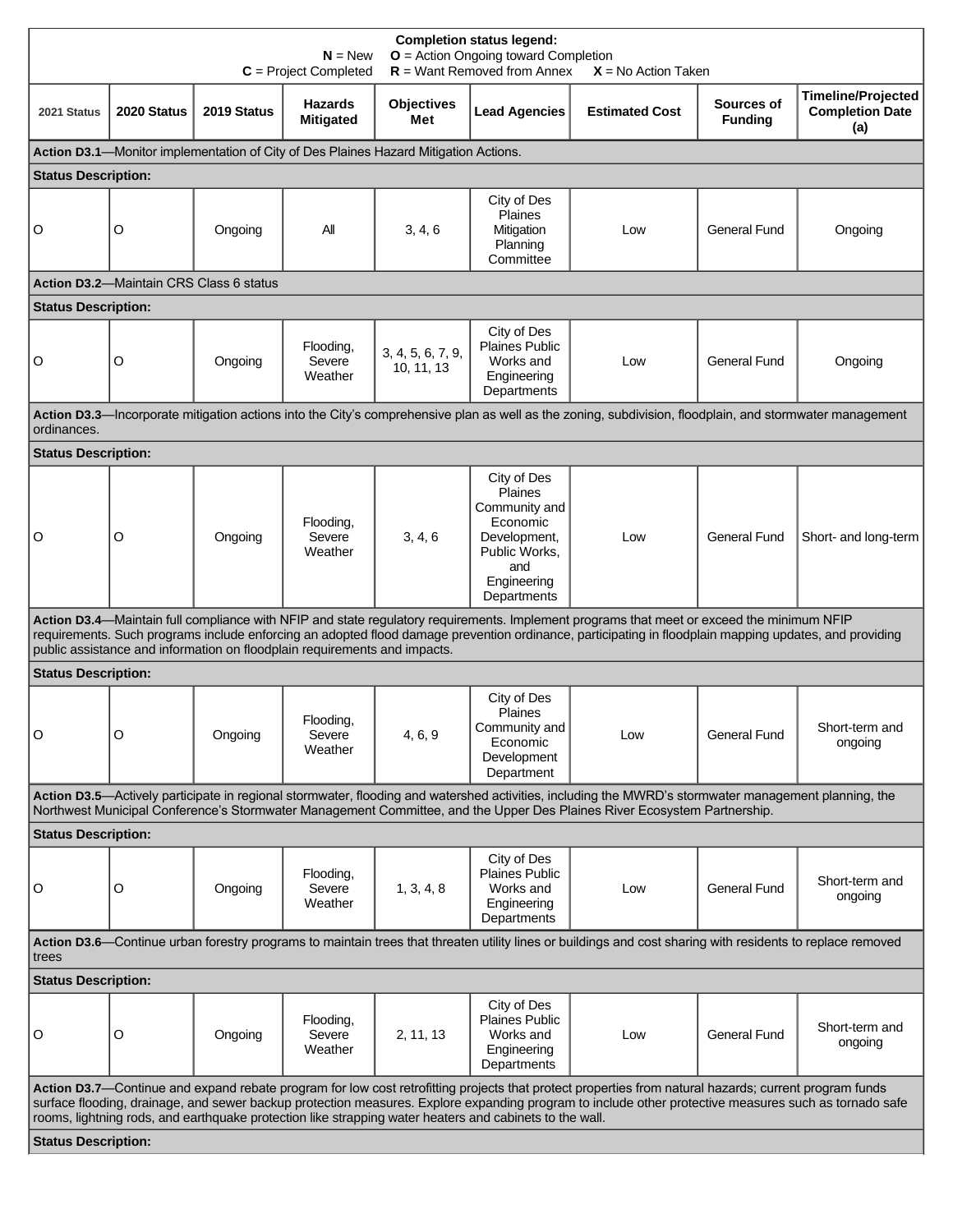| O                                                                                                                                  | O | Ongoing                                           | All                            | 2, 11, 13                                                                                   | City of Des<br><b>Plaines Public</b><br>Works and<br>Engineering<br>Departments                  | Low                                                                                                                                                     | <b>General Fund</b>                                                | Short-term and<br>ongoing              |
|------------------------------------------------------------------------------------------------------------------------------------|---|---------------------------------------------------|--------------------------------|---------------------------------------------------------------------------------------------|--------------------------------------------------------------------------------------------------|---------------------------------------------------------------------------------------------------------------------------------------------------------|--------------------------------------------------------------------|----------------------------------------|
|                                                                                                                                    |   |                                                   |                                |                                                                                             | Action D3.8—Complete planned flood control projects on the Des Plaines River and Farmers Creek.  |                                                                                                                                                         |                                                                    |                                        |
| <b>Status Description:</b>                                                                                                         |   |                                                   |                                |                                                                                             |                                                                                                  |                                                                                                                                                         |                                                                    |                                        |
| O                                                                                                                                  | O | Ongoing                                           | Flooding,<br>Severe<br>Weather | 2, 9                                                                                        | City of Des<br><b>Plaines Public</b><br>Works and<br>Engineering<br>Departments                  | High                                                                                                                                                    | General Fund;<br><b>FEMA Grant</b><br>Funds                        | Short- and long-term                   |
|                                                                                                                                    |   | Action D3.9-Continue drainage system maintenance. |                                |                                                                                             |                                                                                                  |                                                                                                                                                         |                                                                    |                                        |
| <b>Status Description:</b>                                                                                                         |   |                                                   |                                |                                                                                             |                                                                                                  |                                                                                                                                                         |                                                                    |                                        |
| O                                                                                                                                  | O | Ongoing                                           | Flooding,<br>Severe<br>Weather | 2, 9                                                                                        | City of Des<br><b>Plaines Public</b><br>Works and<br>Engineering<br>Departments                  | High                                                                                                                                                    | <b>General Fund</b>                                                | Short- and long-term                   |
|                                                                                                                                    |   | Action D3.10-Review public information projects   |                                |                                                                                             |                                                                                                  |                                                                                                                                                         |                                                                    |                                        |
| <b>Status Description:</b>                                                                                                         |   |                                                   |                                |                                                                                             |                                                                                                  |                                                                                                                                                         |                                                                    |                                        |
| O                                                                                                                                  | O | Ongoing                                           | All                            | 2, 5                                                                                        | City of Des<br><b>Plaines Public</b><br>Information<br>Office                                    | Low                                                                                                                                                     | <b>General Fund</b>                                                | Short- and long-<br>term               |
|                                                                                                                                    |   |                                                   |                                |                                                                                             | Action D3.11-Continue updating and communicating public information messages related to hazards. |                                                                                                                                                         |                                                                    |                                        |
| <b>Status Description:</b>                                                                                                         |   |                                                   |                                |                                                                                             |                                                                                                  |                                                                                                                                                         |                                                                    |                                        |
| O                                                                                                                                  | O | Ongoing                                           | All                            | 2, 5                                                                                        | City of Des<br><b>Plaines Public</b><br>Information<br>Office                                    | Low                                                                                                                                                     | <b>General Fund</b>                                                | Short-term and<br>ongoing              |
| Action D3.12-Continue to support the countywide actions identified in this plan.                                                   |   |                                                   |                                |                                                                                             |                                                                                                  |                                                                                                                                                         |                                                                    |                                        |
| <b>Status Description:</b>                                                                                                         |   |                                                   |                                |                                                                                             |                                                                                                  |                                                                                                                                                         |                                                                    |                                        |
| $\mathsf O$                                                                                                                        | O | Ongoing                                           | All                            | All                                                                                         | City of Des<br>Plaines                                                                           | Low                                                                                                                                                     | <b>General Fund</b>                                                | Short- and long-<br>term               |
|                                                                                                                                    |   |                                                   |                                | Action D3.13—Actively participate in the plan maintenance strategy identified in this plan. |                                                                                                  |                                                                                                                                                         |                                                                    |                                        |
| <b>Status Description:</b>                                                                                                         |   |                                                   |                                |                                                                                             |                                                                                                  |                                                                                                                                                         |                                                                    |                                        |
| O                                                                                                                                  | O | Ongoing                                           | All                            | 3, 4, 6                                                                                     | DHSEM City of<br>Des Plaines                                                                     | Low                                                                                                                                                     | <b>General Fund</b>                                                | Short-term                             |
|                                                                                                                                    |   | properties with exposure to repetitive losses.    |                                |                                                                                             |                                                                                                  | Action D3.14—Where appropriate, support purchase or relocation of structures in hazard-prone areas to prevent future structure damage. Give priority to |                                                                    |                                        |
| <b>Status Description:</b>                                                                                                         |   |                                                   |                                |                                                                                             |                                                                                                  |                                                                                                                                                         |                                                                    |                                        |
| O                                                                                                                                  | O | Ongoing                                           | All                            | 7, 13                                                                                       | City of Des<br>Plaines                                                                           | High                                                                                                                                                    | <b>FEMA Hazard</b><br>Mitigation<br>Grants                         | Long-term<br>(depending on<br>funding) |
|                                                                                                                                    |   |                                                   |                                |                                                                                             |                                                                                                  | Action D3.15—Initiate a study to determine if implementing a program to record high water marks following highwater events is feasible.                 |                                                                    |                                        |
| <b>Status Description:</b>                                                                                                         |   |                                                   |                                |                                                                                             |                                                                                                  |                                                                                                                                                         |                                                                    |                                        |
| O                                                                                                                                  | O | Ongoing                                           | Flooding,<br>Severe<br>Weather | 3, 6, 9                                                                                     | City of Des<br><b>Plaines</b>                                                                    | Medium                                                                                                                                                  | General Fund;<br><b>FEMA Grant</b><br>Funds (Public<br>Assistance) | Long-term                              |
| Action D3.16-Integrate the hazard mitigation plan into other plans, programs, or resources that dictate land use or redevelopment. |   |                                                   |                                |                                                                                             |                                                                                                  |                                                                                                                                                         |                                                                    |                                        |
| <b>Status Description:</b>                                                                                                         |   |                                                   |                                |                                                                                             |                                                                                                  |                                                                                                                                                         |                                                                    |                                        |
| O                                                                                                                                  | O | Ongoing                                           | All                            | 3, 4, 6, 10, 13                                                                             | Des Plaines<br>Engineering<br>Department                                                         | Low                                                                                                                                                     | <b>General Fund</b>                                                | Ongoing                                |
| Action D3.17—Continue implementation of the City's Capital Improvements Program (CIP).                                             |   |                                                   |                                |                                                                                             |                                                                                                  |                                                                                                                                                         |                                                                    |                                        |
| <b>Status Description:</b>                                                                                                         |   |                                                   |                                |                                                                                             |                                                                                                  |                                                                                                                                                         |                                                                    |                                        |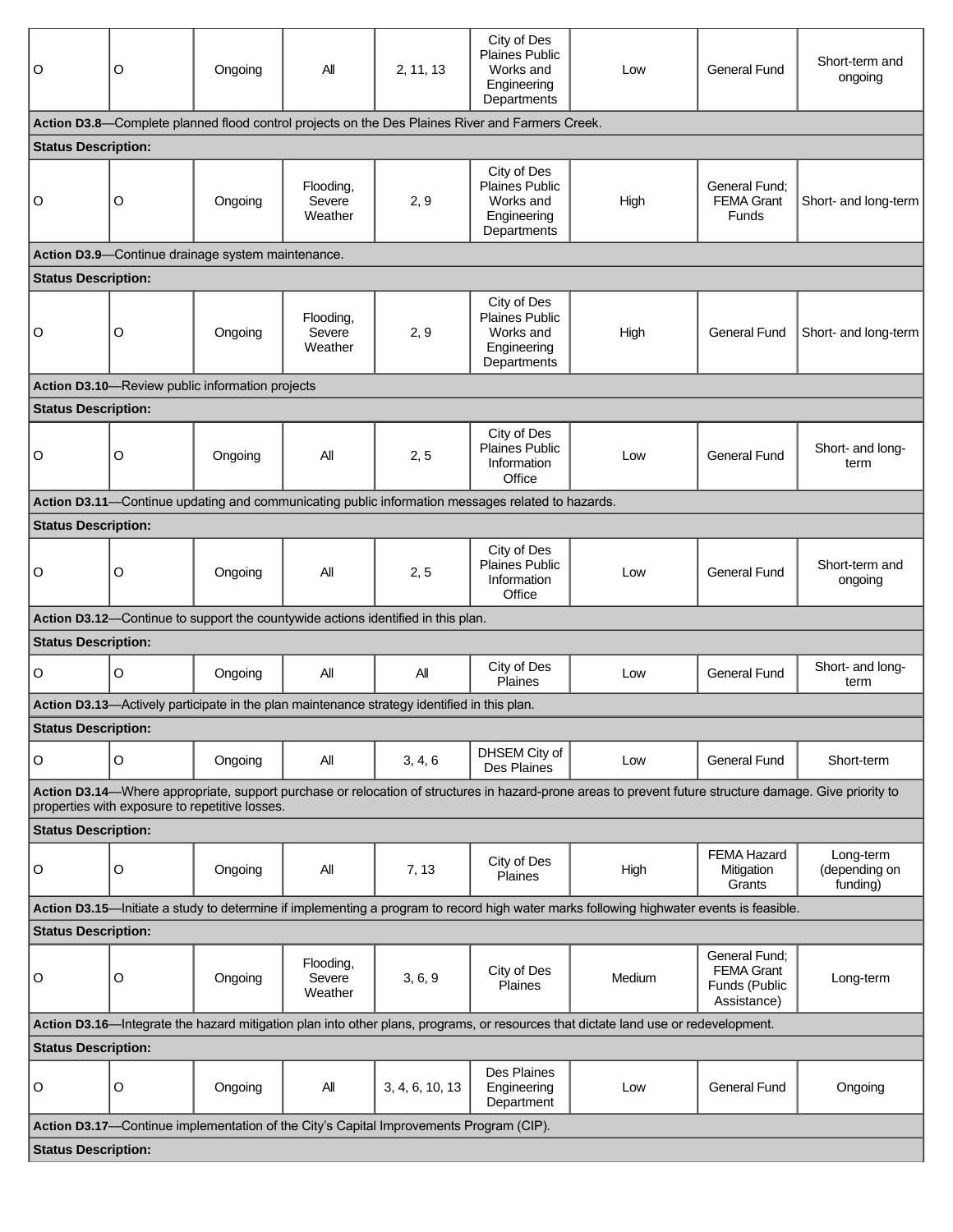| O                                                                                                                                                                                        | O                                                    | Ongoing    | All   | 1, 2, 7                                                                          | Des Plaines<br>Engineering<br>Department | High                                               | CIP component<br>of general fund<br>(if<br>implemented) | Ongoing   |
|------------------------------------------------------------------------------------------------------------------------------------------------------------------------------------------|------------------------------------------------------|------------|-------|----------------------------------------------------------------------------------|------------------------------------------|----------------------------------------------------|---------------------------------------------------------|-----------|
|                                                                                                                                                                                          |                                                      |            |       | Action D3.18—Implement Des Plaines Flood-Prone Property Acquisitions (Phase I).  |                                          |                                                    |                                                         |           |
| <b>Status Description:</b>                                                                                                                                                               |                                                      |            |       |                                                                                  |                                          |                                                    |                                                         |           |
| С                                                                                                                                                                                        | C                                                    | <b>New</b> | Flood | 1                                                                                | <b>MWRD</b>                              | \$3,949,639; MWRD<br>Contribution:<br>\$949,829    | Grants                                                  | Long Term |
|                                                                                                                                                                                          |                                                      |            |       | Action D3.19-Implement Flood Control Project on Farmers and Prairie Creeks.      |                                          |                                                    |                                                         |           |
|                                                                                                                                                                                          | <b>Status Description:</b>                           |            |       |                                                                                  |                                          |                                                    |                                                         |           |
| O                                                                                                                                                                                        | O                                                    | <b>New</b> | Flood | 1                                                                                | <b>MWRD</b>                              | \$15,000,000                                       | <b>Local Funds</b><br>and Grants                        | Unknown   |
|                                                                                                                                                                                          |                                                      |            |       | Action D3.20-Implement Des Plaines Flood-Prone Property Acquisitions (Phase II). |                                          |                                                    |                                                         |           |
| <b>Status Description:</b>                                                                                                                                                               |                                                      |            |       |                                                                                  |                                          |                                                    |                                                         |           |
| C                                                                                                                                                                                        | C                                                    | <b>New</b> | Flood | 1                                                                                | <b>MWRD</b>                              | \$15,263,444; MWRD<br>Contribution:<br>\$3,625,000 | Local Funds<br>and Grants                               | Long Term |
|                                                                                                                                                                                          | Action D3.21-Implement Green Infrastructure Project. |            |       |                                                                                  |                                          |                                                    |                                                         |           |
|                                                                                                                                                                                          | <b>Status Description:</b>                           |            |       |                                                                                  |                                          |                                                    |                                                         |           |
| C                                                                                                                                                                                        | $\mathsf{C}$                                         | <b>New</b> | Flood | 1                                                                                | <b>MWRD</b>                              | Unknown                                            | Local Funds<br>and Grants                               | Long Term |
| Action D3.22-Implement Des Plaines Flood-Prone Property Acquisitions (Phase III).                                                                                                        |                                                      |            |       |                                                                                  |                                          |                                                    |                                                         |           |
| <b>Status Description:</b>                                                                                                                                                               |                                                      |            |       |                                                                                  |                                          |                                                    |                                                         |           |
|                                                                                                                                                                                          | N                                                    |            | Flood | $\overline{2}$                                                                   | <b>FEMA</b>                              | \$3,826,000                                        | Grants                                                  | 2022      |
| (a) Ongoing indicates continuation of an action that is already in place. Short-term indicates implementation within five years. Long-term indicates<br>implementation after five years. |                                                      |            |       |                                                                                  |                                          |                                                    |                                                         |           |

**Mitigation Success Stories:** Examples of mitigation success stories include, but are not limited to: received a Grant, completed a major mitigation project, etc.

Future Needs: Examples of future needs include, but are not limited to: receiving training to better understand the mitigation grant application process, studies that may be needed to better understand hazards/risks, etc.